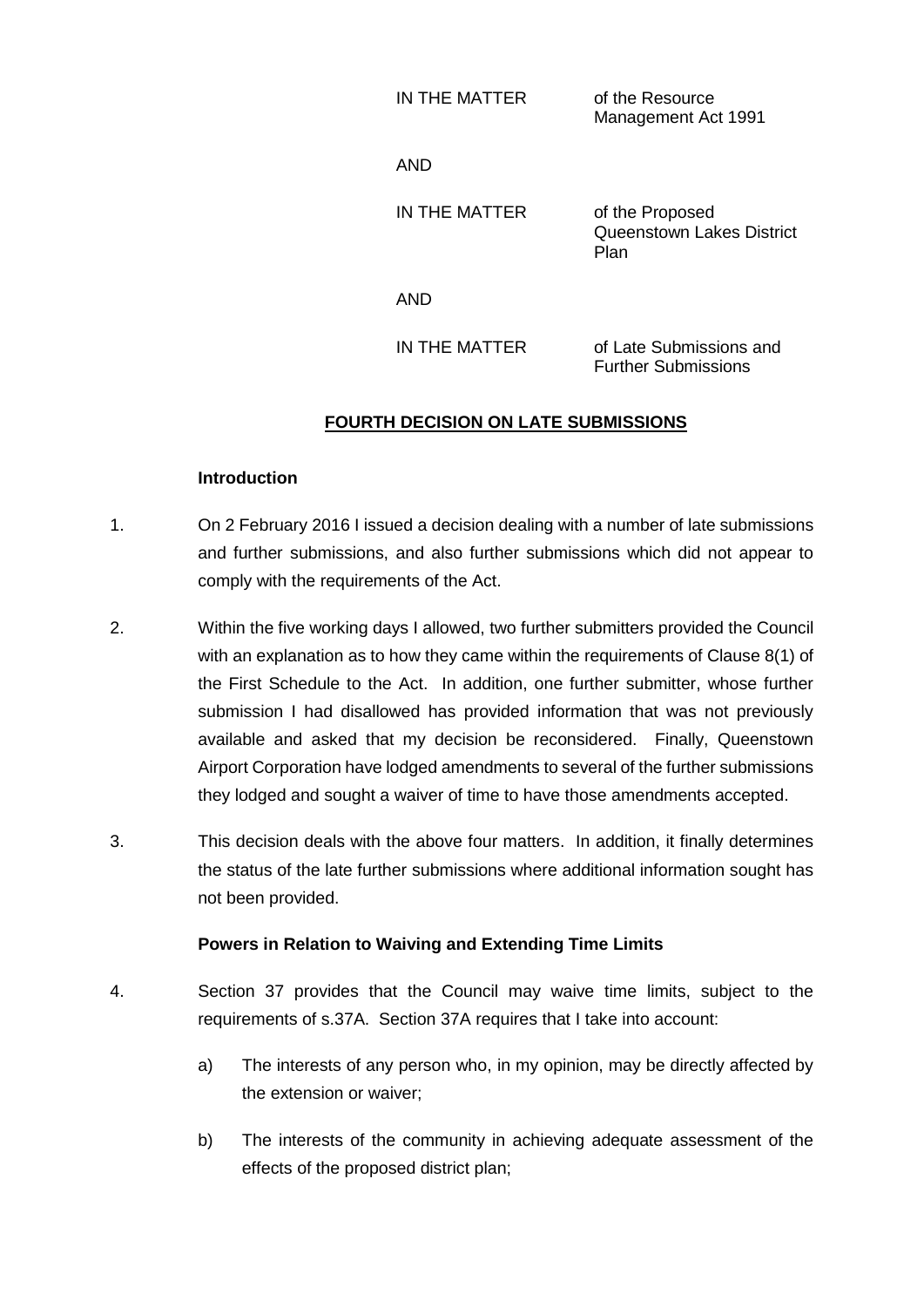c) The Council's duty under s.21 to avoid unreasonable delay.

## **Principles to Guide Use of the Powers under s.37**

- 5. There is no requirement for a formal application for a waiver to be made under s.37 or 37A.<sup>1</sup> As there are no rights of appeal in respect of decisions under s.37 there is little case law to guide the decision making process. The best analogy is the power of the Environment Court to grant waivers under s.281.
- 6. The most apposite guidance is provided in the Court's observation in *Omaha Park*  Ltd v Rodney DC<sup>2</sup> that the Act "*encourages participation (in an orderly way, certainly) in the decision-making process, with the general philosophy that the possible inconvenience, delays and costs caused are hopefully outweighed by better informed decision-making and better environmental outcomes*".<sup>3</sup>
- 7. Based on that guidance, I will consider the interests of submitters and further submitters along with the interests of the community in achieving an adequate assessment of the PDP, giving weight to the encouragement given to public participation in the process, while taking account of the timing of hearings and the considerable amount of co-ordination needed to undertake those hearings.

## **Further Submissions 1354 by H van Asch and 1355 by E Bloomfield & Family**

- 8. Both of these further submissions opposed submission 761 lodged by ORFEL Ltd.
- 9. By way of an email dated 5 February 2016 Mr van Asch's consultant advised that his client owns land immediately to the north of the ORFEL land and both his property and the ORFEL property gain access from Fitzpatrick Road. On that basis, he claimed Mr van Asch had an interest greater than the public generally.
- 10. By way of an email dated 4 February 2016 Mr Bloomfield advised that his family resided in Fitzpatrick Road and while their land did not directly adjoin the ORFEL land, to rezone that land would impact on their lives. On that basis he claimed an interest greater than the public generally.
- 11. I accept that residents of nearby land on the same road as requested rezoning would have an interest in the issue greater than the public generally. I note that Fitzpatrick Road is a no-exit road so a change one part could impact on all residents on that road.

 $\frac{2}{3}$  A46/08

 $\overline{a}$ <sup>1</sup> *Butel Park Homeowners Assn v Queenstown Lakes DC* (2007) 13 ELRNZ 104

<sup>3</sup> Quoted with approval in *Royal Forest & Bird Protection Society Inc v Southland DC* [2015] NZEnvC 60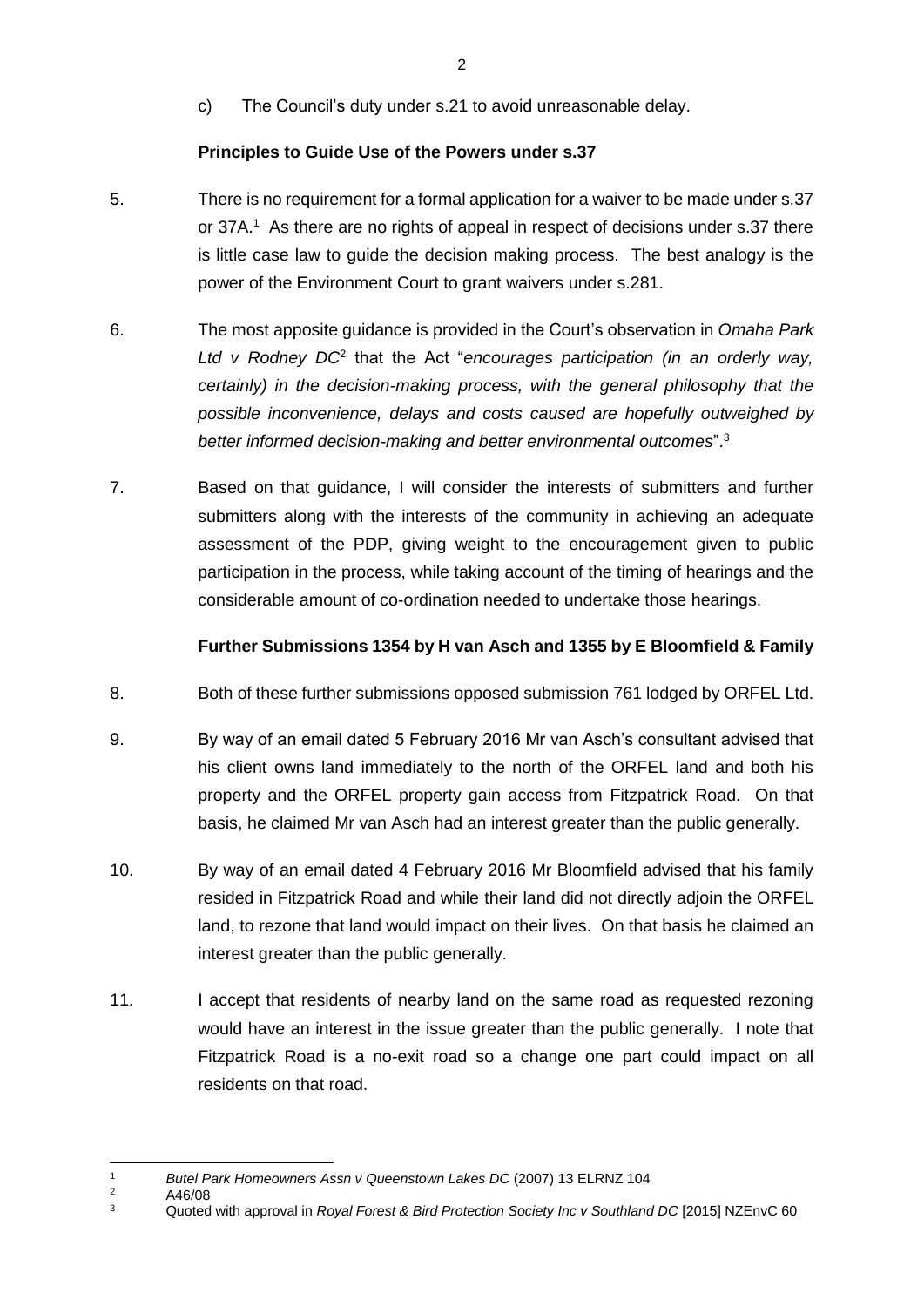12. Both of these submissions were lodged on the weekday following the close of the further submission period. Given that the Act provides for further submissions in opposition to a submission I do not consider the submitter is prejudiced by such a minor delay in lodgement. The public interest will be better served by having the input of the local residents on the submission, and no delay to the hearing process will occur. Consequently, I will waive the time for lodgement of the further submissions for these two further submissions.

#### **Further Submission 1083**

- 13. This was lodged on 14 December 2015, which was within time, but the issue related to the material lodged. As reported in my decision of 2 February, that amounted to an email chain and it appeared to relate to a suggestion that Queenstown Airport Corporation could uplift a designation by way of further submission.
- 14. By way of email on 9 February last, Ms Dixon of Clark Fortune McDonald & Associates clarified the situation stating that the further submission was lodged online and the automated email response confirmed receipt of the further submission. She contended this contained an explanation of the ownership of the land in question and full contact details. She asked that I reconsider my 2 February decision.
- 15. Ms Dixon also lodged a completed Form 6 dated 9 February 2016 identifying that the further submission was lodged on behalf of Aviemore Corporation and that it supported submission 807 lodged by Remarkables Park Ltd, specifically parts 3.3 and 3.4.
- 16. The record of the online lodgement held by the Council shows that Ms Dixon lodged the further submission in the name of Clark Fortune McDonald, but then went on to state that the firm acts "*for Aviemore Corporation who own the land that is subject to this part of the submission*." I understand that Ms Dixon had not selected the submission point on which the further submission was lodged, thus it is not possible from the records of the online lodgement to discern that it was in fact submission 807 that was being supported.
- 17. If I was merely reconsidering the information lodged online on 14 December last, I could only come to the conclusion that the document lodged did not satisfy the requirements for a further submission and my decision would remain unaltered. However, the inclusion of the Form 6, linked with the online information, provides appropriate documentation for it to satisfy the requirements for a further submission. It is, however, almost two months out of time.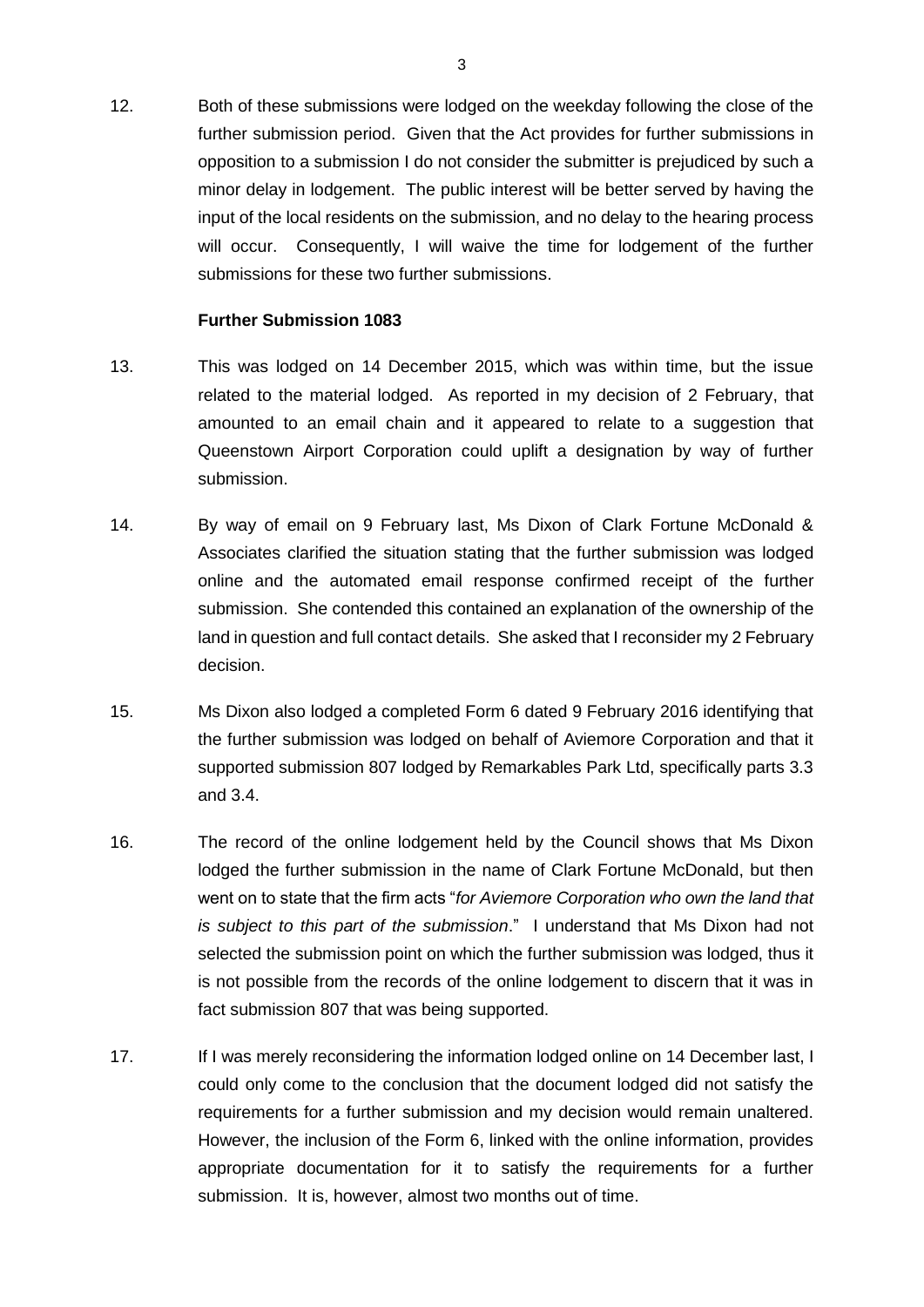18. On reviewing all the material, it appears that no person would be prejudiced by the waiver of time to allow lodgement of this further submission. It is also not apparent that any delay to the hearing process would ensue, and the public interest would be served by enabling the owner of the affected land rights to be heard at the hearing. Consequently, I will waive the time for lodgement of this further submission.

### **Amended Further Submissions by Queenstown Airport Corporation**

- 19. On 16 February 2016 Queenstown Airport Corporation ("QAC") lodged amendments to nine further submissions to clarify the relief sought, and to two further submissions substituting the correct legal description for the land to which the further submission related. QAC submitted there was no prejudice to any party as the matters at issue would not be heard until late 2016 or in 2017.
- 20. Having reviewed the amendments, I am satisfied that all but one of the matters covered by the relevant submissions is unlikely to be heard before late 2016. One, submission 704.5, relates to objectives and policies in the Rural Zone. That submission is likely to be heard in May 2016. However, I do not consider that to be so close that any person would be prejudiced by a waiver being granted to allow the amended relief to be lodged. After all, there is a further submission in place lodged in time.
- 21. Consequently, I will grant a waiver of time for the amendments to the further submissions as sought.

### **Further Submissions for Which no Clarifying Information was Received**

- 22. In the 2 February decision I sought information from Woodlot Properties Ltd (number 1351), P Vautier (1353) and R Buckham (1358) as to how each of them satisfied the requirements of Clause 8(1) of the First Schedule to the Act. No such information has been received by the Council.
- 23. Given that these three further submissions do not meet the requirements of the Act I refuse to waive the time for their lodgement.

### **Decisions**

- 24. Pursuant to sections 37 and 37A of the Act the time to lodge the following further submissions is waived:
	- d) 1354 lodged by H van Asch on 22 December 2015;
	- e) 1355 lodged by E Bloomfield & Family on 22 December 2015;